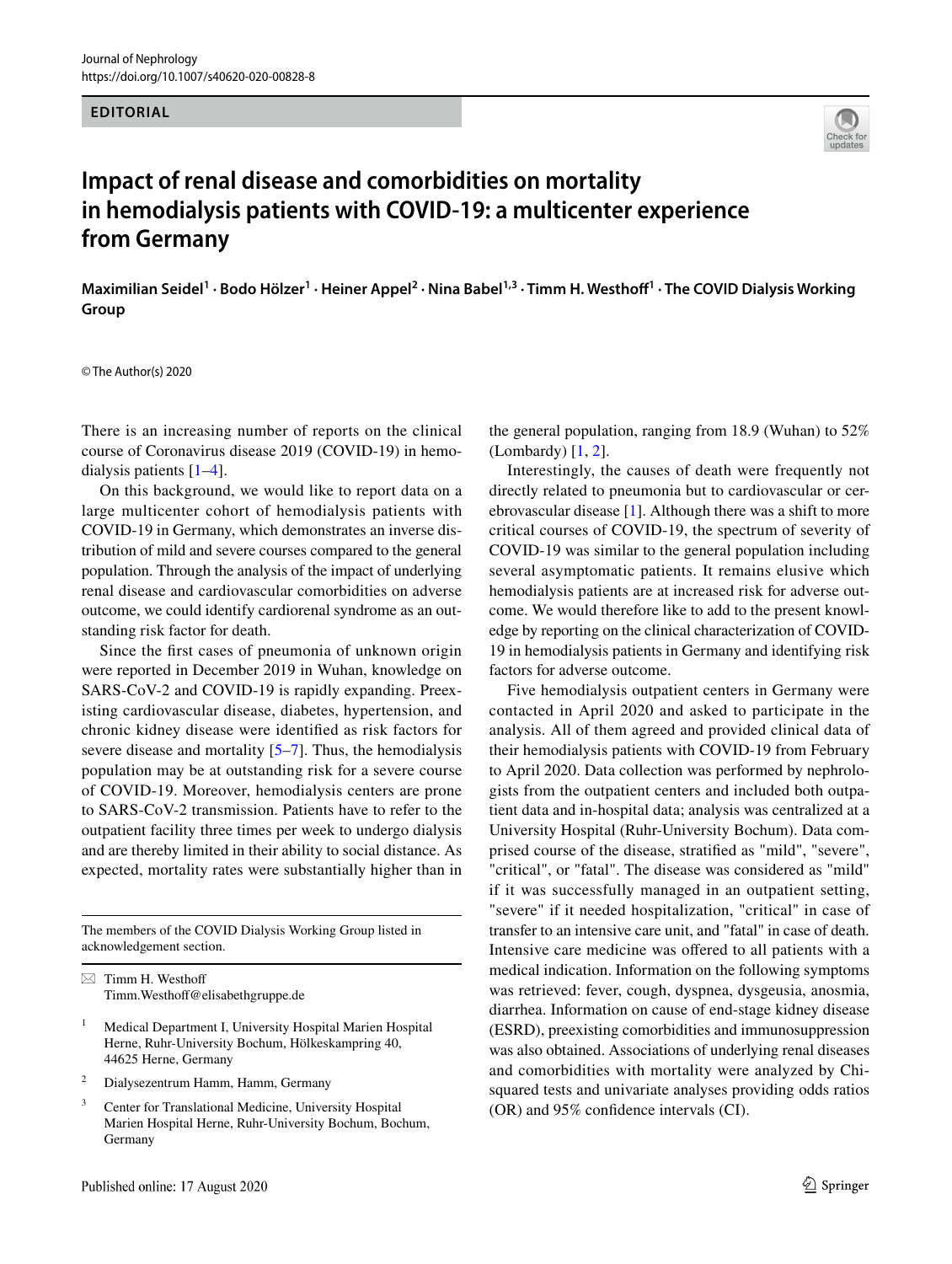Fifty-six patients tested positive for SARS-CoV-2 by RT-PCR (SARS-CoV-2 RT-PCR Kit 1.0 from Altona Diagnostics, Hamburg) in either nasopharyngeal swab test or bronchoalveolar lavage. The overall number of patients on chronic hemodialysis in the fve centers was 755 with a median age of 67 years, yielding an incidence of 7.4%. At that point of the pandemic RT-PCR tests were routinely performed in symptomatic patients, whereas asymptomatic cases were tested only in case of contact with a person with COVID-19.

Median age of the infected subjects was 76.0 years (IQR 69.0–82.8); 23 (41.1%) were female, 33 (58.9%) were male. Mean dialysis vintage was 37.5 months (IQR 18.3–93.0) with diabetic nephropathy being the most frequent cause of ESRD followed by nephrosclerosis, glomerulonephritis, and cardiorenal syndrome. 76.8%/ Seventy-six point eight%??? Jaya-depending on journal policy for beginning sentences with numbers? of the COVID-19 population was hypertensive, 37.5% sufered from coronary artery disease, and 44.6% were diabetic. The renal diseases and comorbidities are summarized in Table [1](#page-1-0).

The most frequent symptom of COVID-19 was fever  $(n=31, 55.4\%)$ , followed by cough  $(n=26, 46.4\%)$ . Data on diarrhea and anosmia/dysgeusia were not available for the overall study population. Among those with available data, diarrhea occurred in 19.6% and anosmia/dysgeusia in 13.5%. In 13 patients (23.2%), the disease was successfully managed in an outpatient setting (mild course). Hospitalization was necessary in 43 patients (76.8%). Of these hospitalized patients, 16 (28.6%) were transferred to the intensive care unit. 15/Fifteen—Jaya—depending on journal policy for beginning sentences with numbers? patients died from COVID-19. Thus, 23.2% showed a mild, 35.7% a severe, 14.3% a critical, and 26.8% a fatal course (Fig. [1\)](#page-1-1).

Patients who died after infection with SARS-CoV-2 had a median age of 77 years (IQR 72–85) and were predominantly male  $(n = 11, 73.3\%)$ . Cardiorenal syndrome was associated with a signifcantly increased risk of mortality in a univariate analysis (OR 20, 95% CI 2.095–190.913), whereas glomerulonephritis was associated with a slightly decreased risk (OR 0.829, 0.722–0.953). Due to the low number of deceased patients, confdence intervals were large. Among the six patients with cardiorenal syndrome, five died. None of the comorbidities including hypertension, diabetes, coronary artery disease, or need for



<span id="page-1-1"></span>**Fig. 1** Clinical course of COVID-19 in the population of hemodialysis patients

|                              | Patients positive for<br>COVID <sub>19</sub> | Deceased patients vs. survivors (chi-squared)<br>test) |                              |                  | Association with mortality in uni-<br>variate analysis |                  |
|------------------------------|----------------------------------------------|--------------------------------------------------------|------------------------------|------------------|--------------------------------------------------------|------------------|
|                              |                                              | Deceased<br>$(n=15)$                                   | <b>Survivors</b><br>$(n=41)$ | $\boldsymbol{p}$ | OR (95% CI)                                            | 95% CI           |
| Cause of ESRD                |                                              |                                                        |                              |                  |                                                        |                  |
| Diabetic nephropathy         | 15 (26.8%)                                   | $\overline{2}$                                         | 13                           | 0.17             | 0.331                                                  | $0.065 - 1.687$  |
| Hypertension/nephrosclerosis | 11 (19.6%)                                   | 4                                                      | 7                            | 0.42             | 1.766                                                  | 0.434-7.191      |
| Glomerulonephritis           | 7(12.5%)                                     | $\boldsymbol{0}$                                       | 7                            | 0.09             | 0.829                                                  | $0.722 - 0.953$  |
| Cystic kidney disease        | $4(7.1\%)$                                   | 2                                                      | 2                            | 0.28             | 3.000                                                  | 0.083-23.491     |
| Cardiorenal syndrome         | $6(10.7\%)$                                  | 5                                                      |                              | 0.001            | 20.000                                                 | 2.095-190.913    |
| Others                       | 13 (23.2%)                                   | $\overline{c}$                                         | 11                           | 0.29             | 0.420                                                  | $0.081 - 2.166$  |
| Comorbidities                |                                              |                                                        |                              |                  |                                                        |                  |
| Hypertension                 | 43 (76.8%)                                   | 9                                                      | 34                           | 0.07             | 0.309                                                  | $0.083 - 1.150$  |
| <b>Diabetes</b>              | 25 (44.6%)                                   | 7                                                      | 18                           | 0.85             | 1.118                                                  | $0.341 - 3.665$  |
| Coronary artery disease      | 21 (37.5%)                                   | 5                                                      | 16                           | 0.70             | 0.781                                                  | $0.225 - 2.709$  |
| Need for immunosuppression   | $5(8.9\%)$                                   | 3                                                      | $\overline{2}$               | 0.48             | 1.949                                                  | $0.292 - 12.987$ |

<span id="page-1-0"></span>**Table 1** Renal diseases and comorbidities of the study population and their association with mortality

Value in bold is significant  $(p < 0.05)$ 

The overall hemodialysis population of the fve centers comprised 755 patients yielding a COVID-19 incidence of 7.4% in the observation period *ESRD* End stage renal disease, *OR* odds ratio, *CI* confdence interval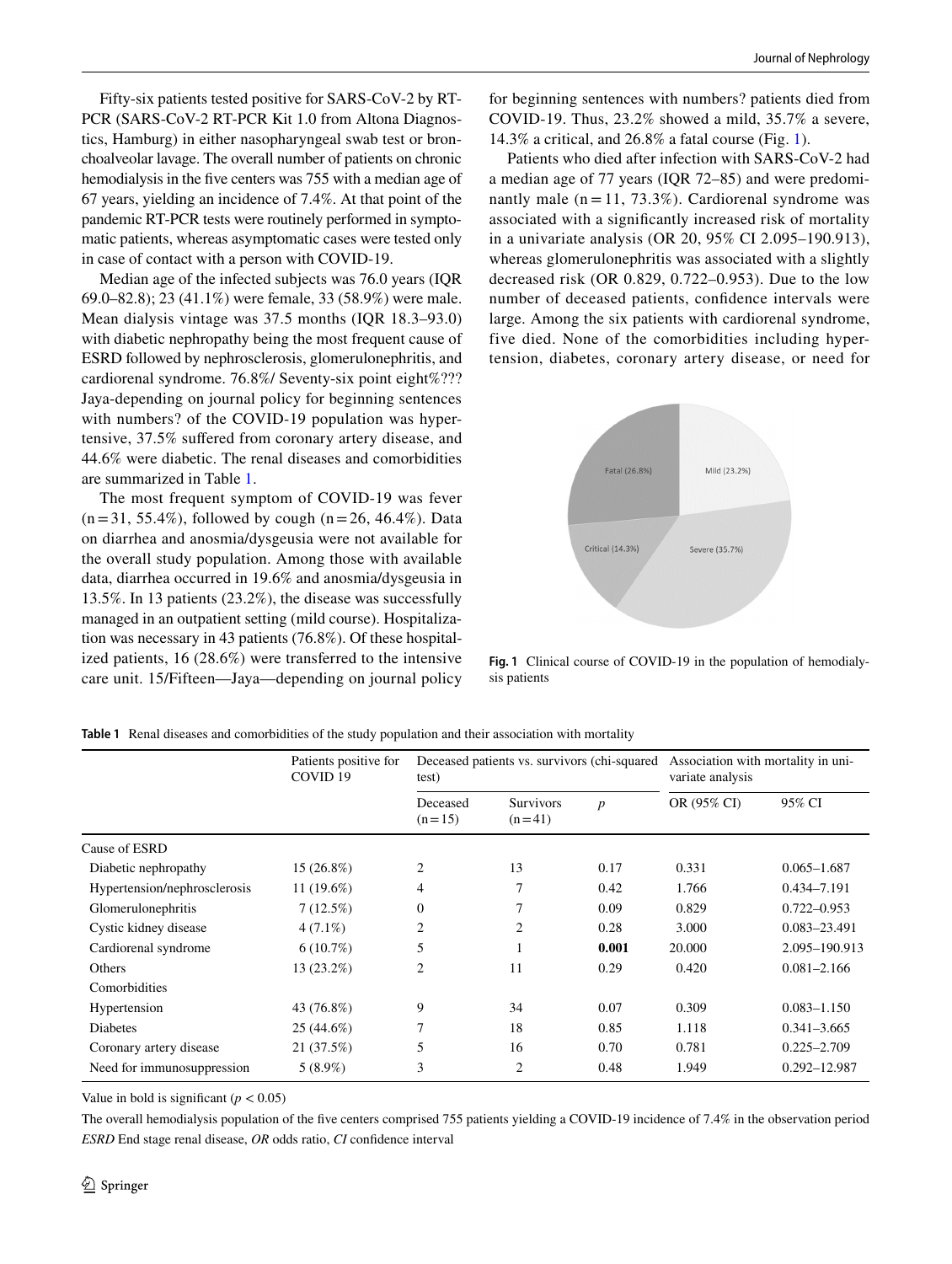immunosuppression showed a signifcant association with mortality. Hypertension, however, tended to be inversely associated with death  $(p=0.07)$ . Accordingly, mortality was lower in those subjects with (20.9%) than without hypertension (46.1%).

In this multicenter cohort of hemodialysis patients with COVID-19, severe courses and mortality were substantially increased compared to the general population afected by COVID-19 in Germany. Whereas in this country the course was mild in > 80% of the general population [\[8](#page-2-5)], almost  $80\%$ of our hemodialysis population showed a severe to fatal course, with an "inverse distribution" of COVID-19 severity in the present hemodialysis patients as compared to the general population. Beyond ESRD itself, age and comorbidities are likely to contribute to this fnding. Among hemodialysis patients in our series, those with cardiorenal syndrome displayed the highest risk for death due to COVID-19.

While the small number of cases requires further confrmation, it may be mentioned that our patients sufered from cardiorenal syndrome type 2; these patients overall have an extremely poor prognosis and sufer from resistance to diuretics. One-year mortality of patients with cardiorenal syndrome and moderate to severe kidney function impairment is approximately 50% [\[9](#page-3-0)]. Due to the limited cardiac reserve, blood pressure frequently turns from hyper- to hypotension, and this phenomenon may explain the fnding of an inverse association of hypertension with fatal outcome.

The present analysis confrms that also in Germany, a country initially spared by the COVID-19 epidemic, the clinical course of COVID-19 is substantially more severe in hemodialysis patients than in the general population, and only 23% of the dialysis patients have a mild course of the disease. Among this high risk group, patients with cardiorenal syndrome and decreased blood pressure have the highest risk of death. Nephrologists should be aware of these fndings in order to guarantee extended testing and early hospitalization in case of symptoms of COVID-19 pneumonia.

**Acknowledgements** COVID Dialysis Working Group: Thiemo Pfab (Diaverum MVZ Am Neuen Garten, Potsdam, Germany), Jan Hörstrup (KfH-Nierenzentrum Charlottenburg, Berlin, Germany), Andrea Uhle (Dialyse am Kortumpark, Bochum, Germany), Michael Frahnert (Dialyse Bochum, Bochum, Germany), Michael Barenbrock, Eckhardt Büssemaker (Dialysezentrum Hamm, Hamm, Germany), Adrian Doevelaar, Felix S. Seibert, Frederic Bauer (Medical Department I, University Hospital Marien Hospital Herne, Ruhr-University Bochum, Germany).

**Funding** Open Access funding provided by Projekt DEAL.

## **Compliance with ethical standards**

**Conflict of interest** The authors declare that they have no confict of interest.

**Open Access** This article is licensed under a Creative Commons Attribution 4.0 International License, which permits use, sharing, adaptation, distribution and reproduction in any medium or format, as long as you give appropriate credit to the original author(s) and the source, provide a link to the Creative Commons licence, and indicate if changes were made. The images or other third party material in this article are included in the article's Creative Commons licence, unless indicated otherwise in a credit line to the material. If material is not included in the article's Creative Commons licence and your intended use is not permitted by statutory regulation or exceeds the permitted use, you will need to obtain permission directly from the copyright holder. To view a copy of this licence, visit<http://creativecommons.org/licenses/by/4.0/>.

## **References**

- <span id="page-2-0"></span>1. Yiqiong MBD, Xifeng L, Jili Z, Wei L, Lei L, Wenduo B, Huiling C, Sihao Z, Lianhua Y, Ming S, Guohua D, Bo S, Huiming W (2020) 2019 Novel coronavirus disease in hemodialysis (HD) patients: report from one HD center in Wuhan, China. medRxiv
- <span id="page-2-4"></span>2. Vincenzo La Milia GB, Bigi MC, Casartelli D, Cavalli A, Corti M, Crepaldi M, Limardo M, Longhi S, Manzoni C, Ravasi C, Stucchi S Viganò S (2020) COVID-19 outbreak in a large hemodialysis centre in Lombardy, Italy. Kidney Int Rep [https://doi.](https://doi.org/10.1016/j.ekir.2020.05.019) [org/10.1016/j.ekir.2020.05.019](https://doi.org/10.1016/j.ekir.2020.05.019)
- 3. Uribarri A, Nunez-Gil IJ, Aparisi A, Becerra-Munoz VM, Feltes G, Trabattoni D, Fernandez-Rozas I, Viana-Llamas MC, Pepe M, Cerrato E, Capel-Astrua T, Romero R, Castro-Mejia AF, El-Battrawy I, Lopez-Pais J, D'Ascenzo F, Fabregat-Andres O, Bardaji A, Raposeiras-Roubin S, Marin F, Fernandez-Ortiz A, Macaya C, Estrada V, Investigators HC (2020) Impact of renal function on admission in COVID-19 patients: an analysis of the international HOPE COVID-19 (Health Outcome Predictive Evaluation for COVID 19) Registry. J Nephrol. <https://doi.org/10.1007/s40620-020-00790-5>
- <span id="page-2-1"></span>4. Du X, Li H, Dong L, Li X, Tian M, Dong J (2020) Clinical features of hemodialysis patients with COVID-19: a single-center retrospective study on 32 patients. Clin Exp Nephrol. [https://doi.](https://doi.org/10.1007/s10157-020-01904-w) [org/10.1007/s10157-020-01904-w](https://doi.org/10.1007/s10157-020-01904-w)
- <span id="page-2-2"></span>5. Wu Z, McGoogan JM (2020) Characteristics of and important lessons from the coronavirus disease 2019 (COVID-19) Outbreak in China: summary of a report of 72,314 cases from the Chinese Center for Disease Control and Prevention. JAMA. [https://doi.](https://doi.org/10.1001/jama.2020.2648) [org/10.1001/jama.2020.2648](https://doi.org/10.1001/jama.2020.2648)
- 6. Zhou F, Yu T, Du R, Fan G, Liu Y, Liu Z, Xiang J, Wang Y, Song B, Gu X, Guan L, Wei Y, Li H, Wu X, Xu J, Tu S, Zhang Y, Chen H, Cao B (2020) Clinical course and risk factors for mortality of adult inpatients with COVID-19 in Wuhan, China: a retrospective cohort study. Lancet 395(10229):1054–1062. [https](https://doi.org/10.1016/S0140-6736(20)30566-3) [://doi.org/10.1016/S0140-6736\(20\)30566-3](https://doi.org/10.1016/S0140-6736(20)30566-3)
- <span id="page-2-3"></span>7. Mehra MR, Desai SS, Kuy S, Henry TD, Patel AN (2020) Cardiovascular disease, drug therapy, and mortality in Covid-19. N Engl J Med. <https://doi.org/10.1056/NEJMoa2007621>
- <span id="page-2-5"></span>8. Guan WJ, Ni ZY, Hu Y, Liang WH, Ou CQ, He JX, Liu L, Shan H, Lei CL, Hui DSC, Du B, Li LJ, Zeng G, Yuen KY, Chen RC, Tang CL, Wang T, Chen PY, Xiang J, Li SY, Wang JL, Liang ZJ, Peng YX, Wei L, Liu Y, Hu YH, Peng P, Wang JM, Liu JY, Chen Z, Li G, Zheng ZJ, Qiu SQ, Luo J, Ye CJ, Zhu SY, Zhong NS, China Medical Treatment Expert Group for C (2020) Clinical characteristics of coronavirus disease 2019 in China. N Engl J Med 382(18):1708–1720. [https://doi.org/10.1056/](https://doi.org/10.1056/NEJMoa2002032) [NEJMoa2002032](https://doi.org/10.1056/NEJMoa2002032)